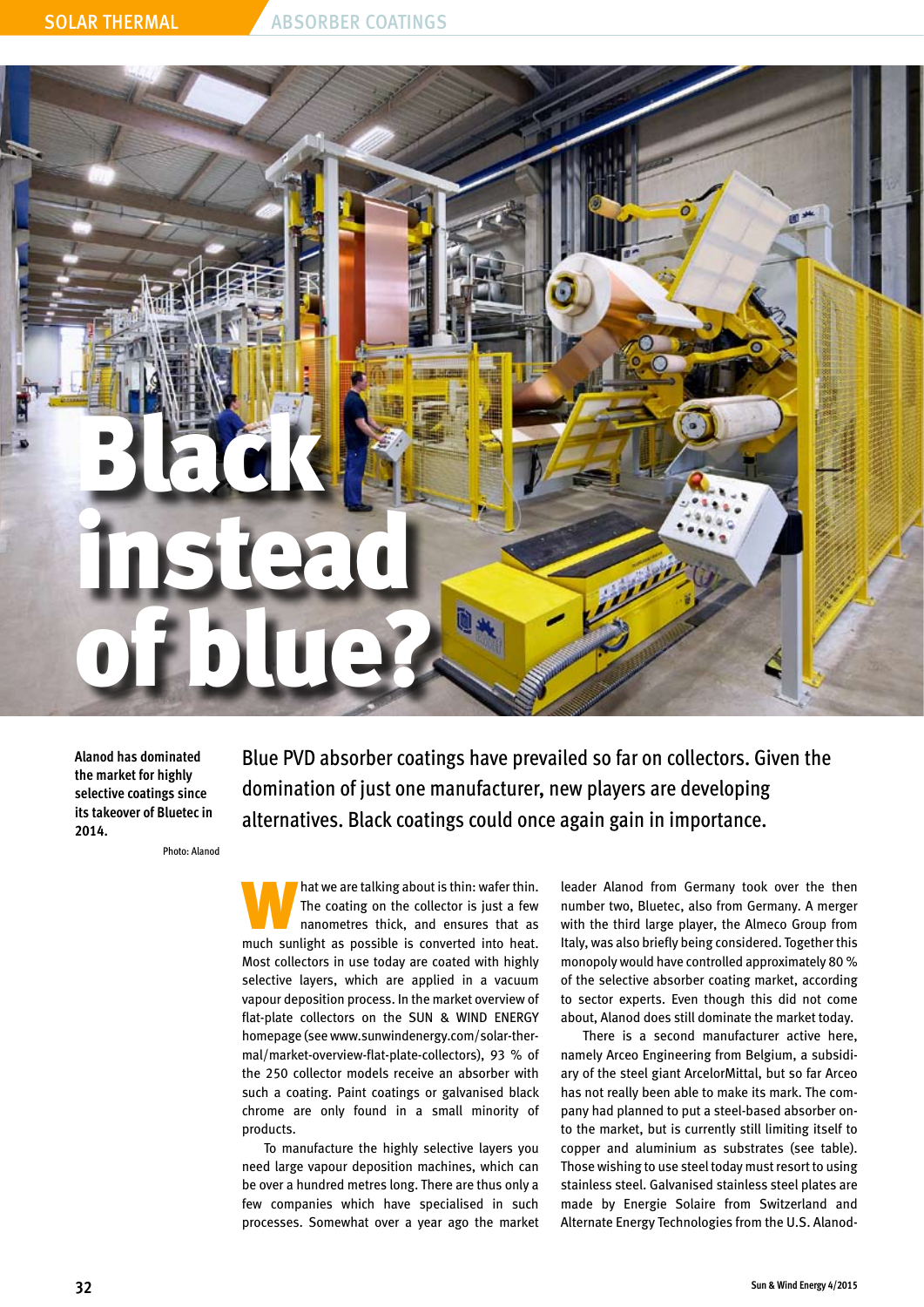Xxentria, a joint venture between Alanod and the Taiwanese company Xxentria Technology Materials, also coats stainless steel using the physical vapour deposition process (PVD).

Apart from the large manufacturers with the ability to perform vapour deposition in a vacuum, there are also newcomers on the market. In 2010, Finnish coatings experts set up the company Savo-Solar. Their MEMO 4 coating, which is manufactured using a combination of PVD and plasma-enhanced chemical vapour deposition (PECVD), achieves an excellent absorption rate of 97 %. Highly selective PVD coatings reach absorption rates between 95 and 97 %. These are values which galvanised coatings can also attain. The difference lies in the emissions rate, that is the loss of heat in the form of infra-red radiation. PVD coatings, with losses of 4 to 5 %, do better here than galvanised coatings, which re-emit between 5 and 15 % of the heat collected.

The Austrian company Calus is even fresher on the scene; it presented its pure.black coating one year ago. The coating is based on a patented thermoelectric process developed by researchers at the National Academy of Sciences in Minsk (Belarus) and at Wels Technical College (Austria). While PVD coatings generally have a blue sheen, the Calus coating is jet black. The company is marketing this with claims that the coating process gives the surface an unmatched ability to withstand any manner of environmental influences. Even the harshest conditions, such as salty air or smog have no negative effects on the high quality of pure.black.

### Absorber coatings hardly age at all

Independent tests have shown, however, that ageing processes on the common PVD coatings also have practically no negative effects. In the SpeedColl project, supported by the German Ministry of Economics, researchers from the Fraunhofer ISE and the University of Stuttgart are currently testing collectors for three years at various sites around the world to see how they cope with environmental influences such as temperature, humidity, solar irradiation and salt exposure, but without extracting heat from them. This includes a site in salty air on the Spanish island of Gran Canaria, a site on Germany's highest mountain at a height of almost 3,000 m and a site in the tropical climate of India. After 2.5 years of exposure so far, the researchers can only make out small changes to the collectors. One collector that was on Gran Canaria for 2.5 years did show an approximately 5 % reduction in efficiency back on the test stand, but after sand had been cleaned off the glass cover of the collector, the efficiency across a range of temperatures rose back to the levels from before the exposure.

On other absorbers the researchers did find changes, however. "A spectral analysis of the test objects did show changes in emissions of up to 4 %," it says in a publication by the project group. To what extent the new Calus coating could have advantages in its long-term behaviour is something which must be





A full range of plant-based heat transfer fluids suited to Renewable energy

- Greenway® Neo Solar to sustain solar thermal systems
- Greenway® Neo Heat Pump to optimise the heat transfer
- Greenway® Neo to protect underfloor heating



More infos. www.greenwayneo.dehon.com

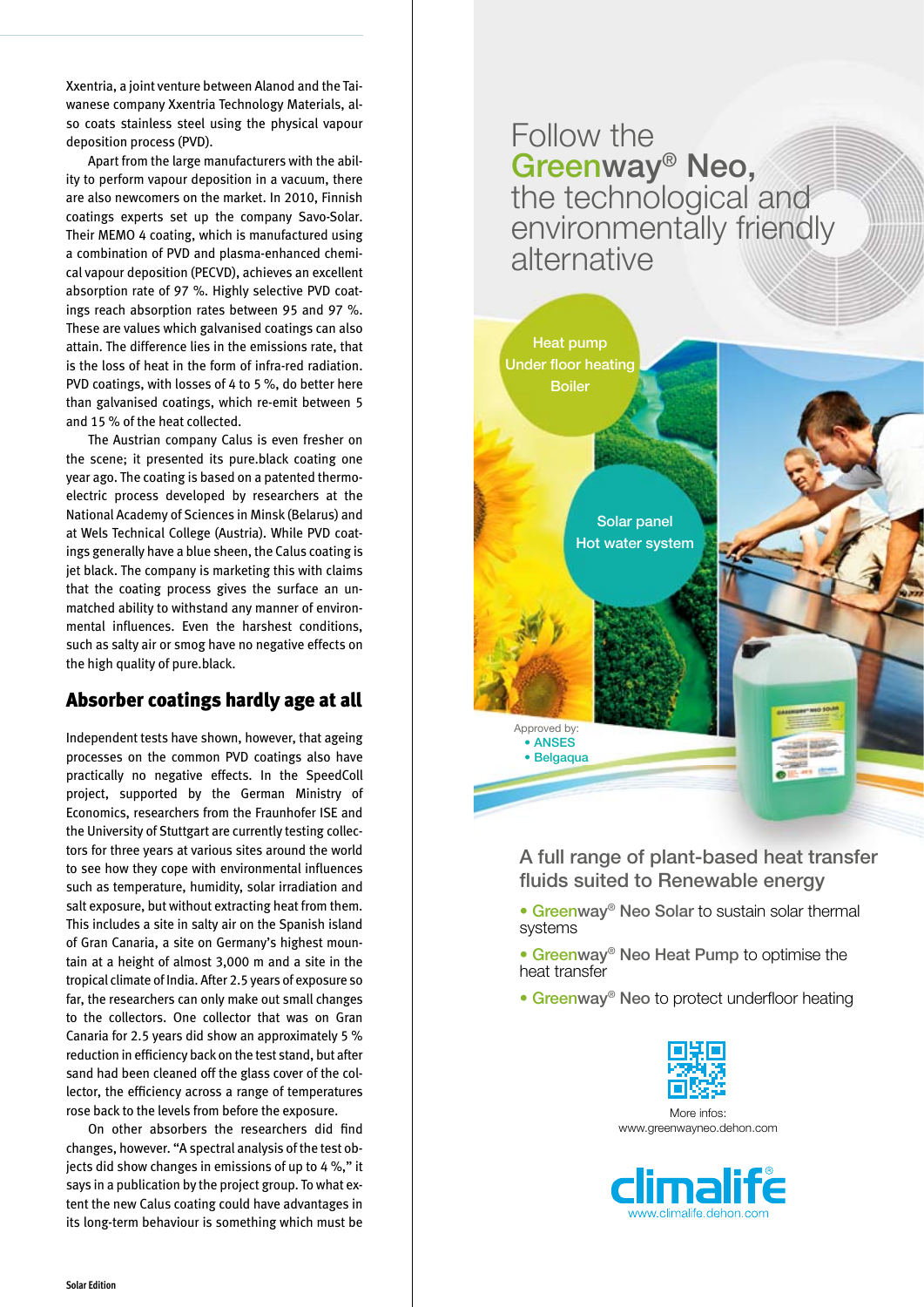## Overview of absorber coatings

| <b>Manufacturer</b>                                           | <b>Product</b><br>name      | <b>Start of</b><br>production | Absorpti-<br>vity [%] | Emissi-<br>vity [%] | <b>Coating</b>                     | Coating<br>process           | <b>Absorber plate</b><br>material | <b>Absorber plate</b><br>thickness [mm] | Absorber plate<br>width [mm] |
|---------------------------------------------------------------|-----------------------------|-------------------------------|-----------------------|---------------------|------------------------------------|------------------------------|-----------------------------------|-----------------------------------------|------------------------------|
| <b>Alanod GmbH &amp; Co.</b><br>KG, Germany                   | <b>Mirotherm</b>            | 2001                          | $95 \pm 1$            | 5±2                 | ceramic-metal-<br>structure        | <b>PVD</b>                   | aluminium                         | $0.3$ to $0.8$                          | max. 1,250                   |
|                                                               | <b>Mirosol TS</b>           | 2010                          | $90 \pm 2$            | $20 \pm 3$          | selective nano-<br>composite       | coil<br>coating              | aluminium                         | $0.3$ to $0.5$                          |                              |
|                                                               | <b>Mirosol TSS</b>          | 2015                          | 293                   | $\langle 45$        | selective nano-<br>composite       | coil<br>coating              | copper                            | 0.3 bis 0.5                             |                              |
|                                                               | Eta plus Al                 | 2005                          | $95 \pm 2$            | 5±2                 | ceramic-metal-<br><b>structure</b> | <b>PVD</b>                   | aluminium                         | 0.3 to 0.5                              |                              |
|                                                               | Eta plus Cu                 | 2005                          | $95 \pm 2$            | 5±2                 | ceramic-metal-<br><i>structure</i> | <b>PVD</b>                   | copper                            | $0.12$ to $0.5$                         |                              |
| Alanod-Xxentria<br><b>Technology Materials</b><br>Co., Taiwan | Sungain Al                  |                               | $95 \pm 2$            | 5±2                 | ceramic-metal-<br><b>structure</b> | <b>PVD</b>                   | aluminium                         | $0.3$ to $0.6$                          | max. 1,250                   |
|                                                               | Sungain Cu                  | 2012                          |                       |                     |                                    |                              | copper                            | $0.12$ to $0.5$                         |                              |
|                                                               | <b>Sungain SS</b>           |                               |                       |                     |                                    |                              | stainless steel                   | $0.3$ to 0.5                            |                              |
| Almeco GmbH,<br>Germany/Italy                                 | <b>TINOX</b> ener-<br>gy Al | 2008                          | $95 \pm 2$            | 4±2                 | ceramic-metal-<br><b>structure</b> | <b>PVD</b>                   | aluminium                         | 0.3 to 0.75                             | max. 1,250                   |
|                                                               | <b>TINOX</b> ener-<br>gy Cu | 2008                          | $95 \pm 2$            | $4 \pm 2$           | ceramic-metal-<br>structure        | <b>PVD</b>                   | copper                            | 0.12 to 0.5                             |                              |
|                                                               | <b>TINOX</b><br>artline     | 2011                          | $90 \pm 2$            | 5±2                 | ceramic-metal-<br><b>structure</b> | <b>PVD</b>                   | aluminium                         | 0.3 to 0.75                             |                              |
|                                                               |                             |                               |                       |                     |                                    |                              | copper                            | $0.12$ to $0.5$                         |                              |
|                                                               | <b>TINOX nano</b>           | 2011                          | $90 \pm 2$            | 5±2                 | ceramic-metal-<br><b>structure</b> | <b>PVD</b>                   | aluminium                         | 0.3 to 0.75                             |                              |
|                                                               |                             |                               |                       |                     |                                    |                              | copper                            | 0.12 to 0.5                             |                              |
| <b>Alternate Energy</b><br>Technologies, U.S.                 | Crystal Clear               | 1995                          | $97 \pm 2$            | 7±2                 | bimetallic alloy                   | galva-<br>nic                | stainless steel,<br>copper, steel | 0.2                                     | 90 to 152                    |
| Arceo Engineering,<br><b>Belgium</b>                          | <b>Solarceo</b>             | 2009                          | $95 \pm 2$            | 5±2                 | ceramic-metal-<br><b>structure</b> | <b>PVD</b>                   | aluminium                         | $0.3$ to 1                              | max. 1,250                   |
|                                                               |                             |                               |                       |                     |                                    |                              | copper                            | 0.18 to 0.2                             | max. 1,300                   |
| Calus GmbH, Austria                                           | pure.black                  | 2014                          | $92 \pm 2$            | $11 \pm 2$          | ceramic-metal-<br><b>structure</b> | electro-<br>thermal<br>(ETH) | aluminium                         | $0.3$ to $1.0$                          | max. 1,250                   |
|                                                               | future.black                | 2015                          | 93 ± 1                | $8 \pm 1$           |                                    |                              | aluminium foil                    | 0.01 to 0.02                            | n/a                          |
| <b>Energie Solaire S.A.,</b><br><b>Switzerland</b>            | AS <sup>1</sup>             | 1980                          | 96                    | 15                  | black chrome                       | galva-<br>nic                | stainless steel                   | 0.4 to $6^2$                            | max. 1,000                   |
|                                                               | $AS+$                       | 1998                          | 95                    | 5                   |                                    |                              |                                   |                                         |                              |
| <b>Materials Technology,</b><br>U.S.                          | <b>Krosol</b>               | 1977                          | $95 \pm 2$            | $8 \pm 2$           | black chrome                       | galva-<br>nic                | copper                            | $0.12$ to $0.3$                         | max. 1,200                   |
| Savo-Solar Oy,<br><b>Finland</b>                              | <b>МЕМО</b>                 | 2011                          | $96 \pm 2$            | 5±2                 | TIAISIN/NO +<br><b>SiOx</b>        | $PVD +$<br><b>PECVD</b>      | aluminium,<br>copper              | 0.3 to 65 $2$                           | max. 3,000 <sup>3</sup>      |
|                                                               | <b>MEMO 4</b>               | 2013                          | $97 \pm 1$            | 5±2                 |                                    |                              |                                   |                                         |                              |
| <b>Solec-Solar Energy</b><br>Corp., U.S.                      | Solkote HI/<br>Sorb-II      | 1982                          | $90 \pm 2^{4}$        | $25 \pm 54$         | silicone/calci-<br>ned oxide       | spray-<br>appli-<br>cation   | metals, plas-<br>tics, masonry    | any                                     | any                          |
| Viessmann Werke<br><b>GmbH &amp; Co., Germany</b>             | n/a <sup>5</sup>            | 2009                          | $95 \pm 1$            | 5±1                 | ceramic-metal-<br><b>structure</b> | <b>PVD</b>                   | aluminium                         | 0.4                                     | max. 1,000                   |

<sup>1</sup> The AS coating can also be used in coverless absorbers and receiver tubes; <sup>2</sup> coating of entire, full-flow absorbers; <sup>3</sup> max. absorber plate length: 6,000 mm; <sup>4</sup> dependent of thickness and substrate; <sup>5</sup> Viessmann only coats its own absorbers

**PVD coatings are the most efficient at converting solar irradiation to heat. Galvanised coatings and selective solar paints lose more heat through re-emission.** 

> Source: manufacturers' information

determined in further tests. You do have to make compromises in the absorption rate when compared to PVD coatings, however, as the rate here only reaches 92 %.

### New coating for aluminium foil

A brand new coating from Calus is future.black. What is special here is that the coating is not applied to aluminium sheets 0.3 to 1 mm thick, but to aluminium foil just 0.01 to 0.02 mm thick. If powerful collectors could successfully be designed using this foil, then the reduction in material use would be huge.

Paint coatings have so far achieved an absorption rate of 90 %. Their disadvantage is an emissions rate of 20 to 25 %. At the Intersolar Europe 2015 in June,

Alanod presented the new Mirosol solar paint with the suffix TSS for copper plates. With this paint coating Alanod achieves an absorption rate of 93 %. The coatings company had already been supplying a paint coating on aluminium plates under the name Mirosol TS since 2011. Marketing and Sales Director Frank Schoonen explained that the reason for introducing this new offer was the fact that some absorber manufacturers could only work with copper.

Alanod-Solar had developed the Mirosol coating especially for Southern European countries, where for pricing reasons it is easier to enter the market with cheaper qualities. With its high emissions rate of approximately 45 % it has a lower stagnation temperature and thus offers overheating protection. Alanod-Solar applies the solar paint using an industrial